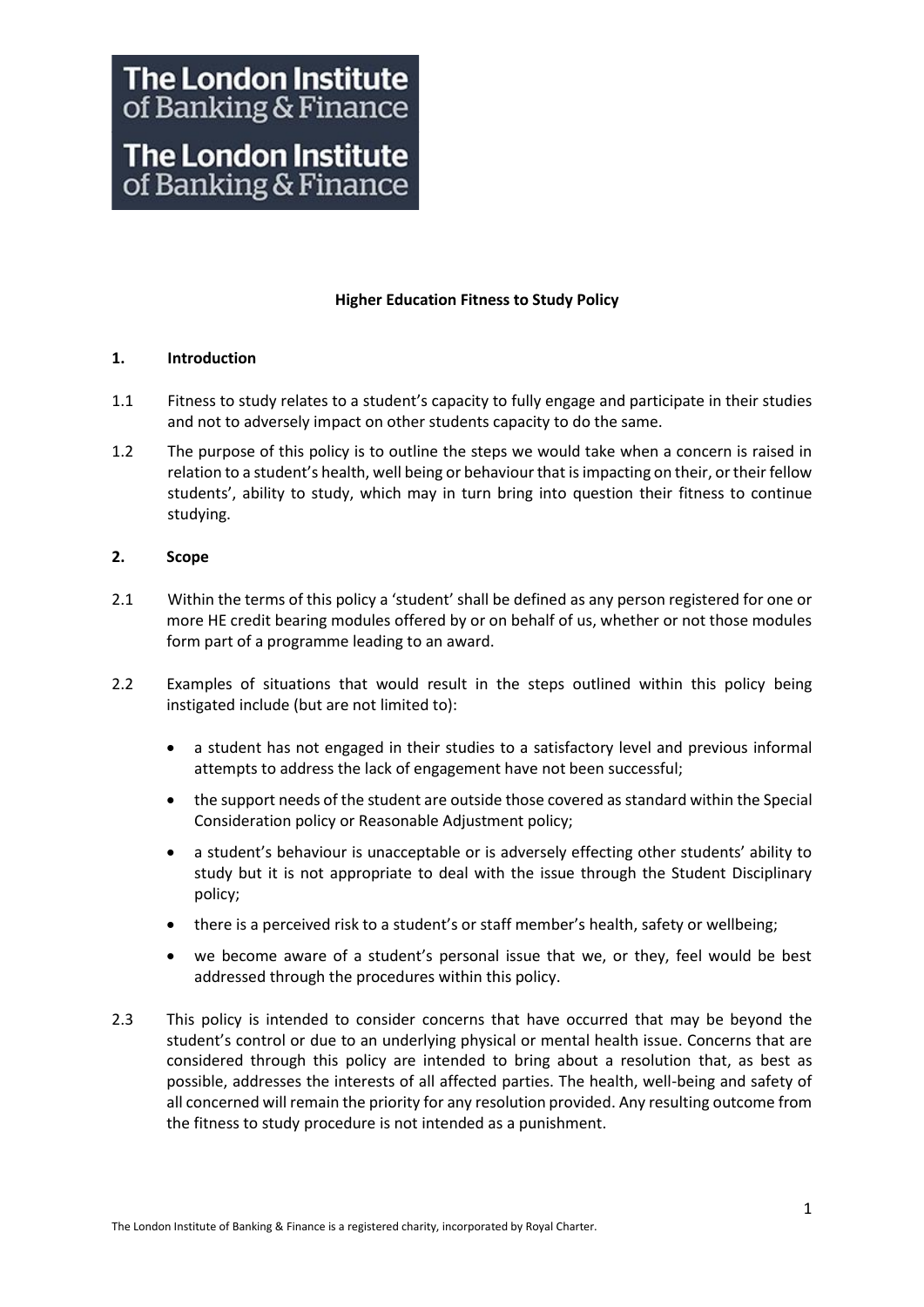2.4 Incidents of concern that are unacceptable and are within the control of the student that require action to be taken or sanctions applied would usually be considered through the Student Disciplinary policy.

# **3. General principles**

- 3.1 We aim to provide a positive and harmonious environment which encourages and supports students to fulfil their learning experience.
- 3.2 In line with the Student Charter, students are expected to behave with respect and courtesy to other students, staff and any other person connected to us at all times.
- 3.3 Students are encouraged to divulge any physical or mental health issues to us to enable us to provide support as required.
- 3.4 In appropriate circumstances, any member of staff may take reasonable emergency action and refuse to allow a student to participate in certain activities in order to prevent immediate harm to themselves or to others.
- 3.5 Throughout their studies students are encouraged to seek support from health professionals in order to mitigate any concerns arising from physical or mental health issues.
- 3.6 When considering issues through the fitness to study procedures all matters are dealt with on a case by case basis dependent on the individual circumstances.
- 3.7 Throughout the fitness to study process students will be kept informed in writing of the progress of their case, any outcomes agreed upon and the associated timescales involved.
- 3.8 All persons adjudicating at any stage of the procedure set out in this policy will be independent to the student and the case in question and will act impartially.
- 3.9 All persons involved at any stage of the procedure will respect the confidentiality of information arising from it and only disclose information as is necessary, for example for the proper investigation and conduct of the case, if proceedings bring to light potentially criminal activity or there is extreme concern for the safety or well-being of any party involved.
- 3.10 We endeavour to work with the student to identify the best course of action for all parties when addressing a concern. It is always preferable to resolve any issues at an early stage through informal resolution wherever possible.

#### **4. Informal stage procedure**

- 4.1 A concern relating to a student's fitness to study may be raised by the student directly, another student or a staff member. Once a concern has been raised the student will be asked to attend a meeting with the relevant Student Support team to discuss the matter. This meeting may be conducted by alternative means if the student is unable to attend in person.
- 4.2 The student is entitled to be accompanied by a supporter at the meeting. At least one staff member who has received mental health support training should also be present where appropriate.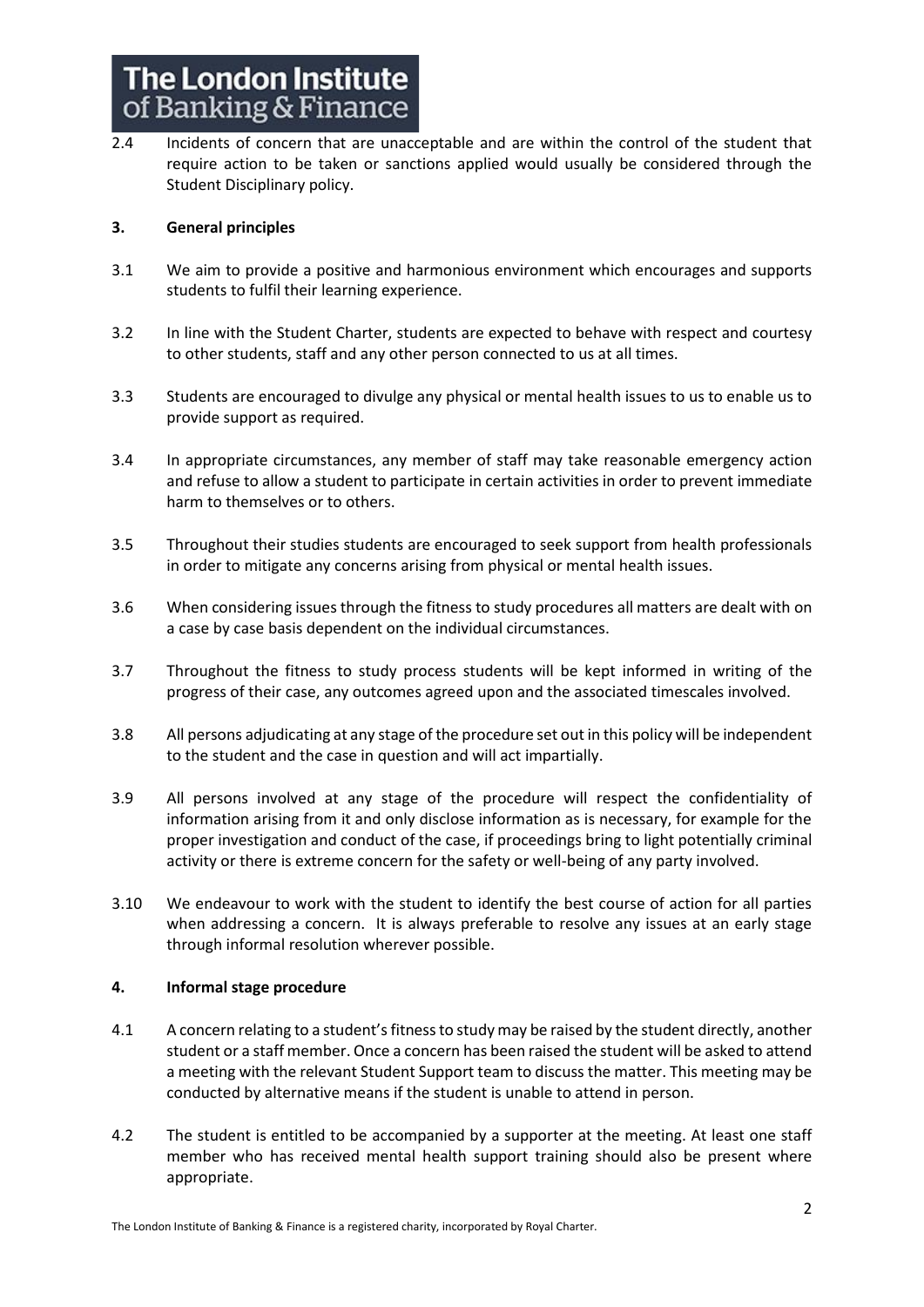- 4.3 The purpose of the meeting is to:
	- discuss the concern identified and any underlying causes;
	- explain the impact on effected parties and/or implications of the concern;
	- provide an opportunity for the student to respond to the concern;
	- determine whether there are additional support measures that could be put in place (such as additional reasonable adjustments);
	- attempt to agree a course of action that satisfactorily addresses the concerns for all parties.
- 4.4 Outcomes from the meeting may include, but are not limited to:
	- advice provided to the student on how they can modify their behaviour in the future;
	- additional student support is put in place;
	- in agreement with the student an action plan, including timescales, is created that will address concerns relating to the student's behaviour or engagement with their studies;
	- escalating the matter to the formal stage for further consideration if the matter can not be resolved or the case is considered too significant to be resolved informally.
- 4.5 The student will be provided with the outcome in writing following the meeting.
- 4.6 If the informal stage is unable to satisfactorily resolve the concerns for both parties or there are ongoing concerns relating to a student's behaviour or engagement the case will be escalated for consideration at the formal stage.
- 4.7 If a concern is identified that is considered serious or there are immediate concerns regarding a risk to people's health and safety the case may be referred directly to the formal stage.

#### **5. Formal stage procedure**

- 5.1 At the formal stage a Fitness to Study Panel will be convened to hear the case and decide upon a course of action to resolve the concern. The purpose of the Panel is to discuss the concerns identified, assess the student's fitness to study and decide upon an appropriate course of action to resolve the concern.
- 5.2 A member of staff who has had no prior involvement in the case will be appointed as the 'Case Officer'. The 'Case Officer' role is to arrange a date for the Fitness to Study Hearing, gather evidence from all parties and provide it to the Fitness to Study Panel, they will remain independent throughout and will have no say in the outcome.
- 5.3 The 'Case Officer' will arrange the Hearing as soon as is practical. The student will be given a minimum of ten working days written notice (save in urgent cases when the timetable needs to be expedited) of the date, time and location of the hearing. When arranging the Hearing enough time will be allowed for the 'Case Officer' to collate the evidence from all parties. At least five working days before the Hearing, the student will be provided with a copy of all the written evidence that will be presented at the Hearing.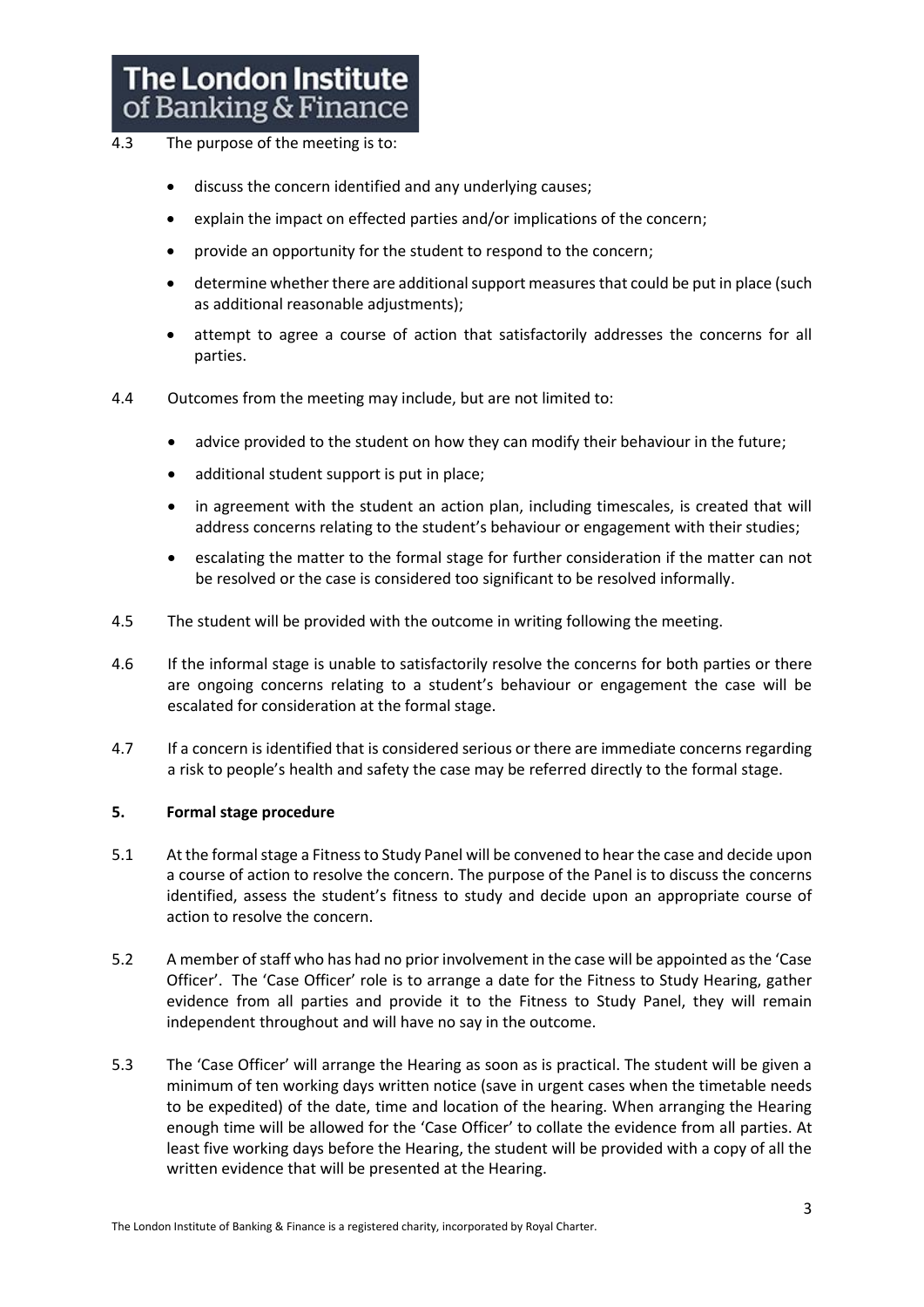- 5.4 The Fitness to Study Panel will consist of at least three individuals. All members of the Panel will be independent to the student and their programme of study. A member of our Senior Executive team will act as Chair of the Fitness to Study Hearing. Where possible a member of our HR team will be asked to be a member of the Panel. If it is deemed appropriate an external professional may be invited to join the Panel.
- 5.5 A member of staff will be appointed to act as Secretary for the hearing. The Secretary of the Fitness to Study Panel will ensure that none of the Panel members have had any previous involvement with the matter or are directly involved with the student. The Secretary will keep a written record of the proceedings. The Secretary is not a member of the Fitness to Study Panel and will not contribute to any decision reached.
- 5.6 We advise that the student be accompanied by one other person to act as a supporter. The supporter may assist with presenting information on behalf of the student. The name and position of the supporter must be provided to the Secretary at least three working days before the hearing.
- 5.7 The student is expected to attend the Fitness to Study Hearing, although dependent on the geographic location of the student, attendance may be via video conference, telephone or Skype etc. If the student does not attend, the Fitness to Study Panel may consider the case and decide a course of action in the absence of the student. If the student is unable to attend the hearing they may submit a written statement to the Panel in advance.
- 5.8 The Fitness to Study Panel may dismiss the case at any stage during the hearing if it believes there is no case to answer.
- 5.9 Following the Hearing all parties will withdraw, except for the Fitness to Study Panel and Secretary who will then consider its decision. The Fitness to Study Panel will rely only on information presented to it, either in writing or orally.
- 5.10 The Fitness to Study Panel's decision shall be reported to the student in writing within five working days.
- 5.11 One or more of the following courses of action may be determined by the Fitness to Study Panel. The list is not exhaustive and alternative outcomes may be implemented:
	- i. additional student support is put in place;
	- ii. withdraw the student from certain activities;
	- iii. produce an action plan detailing any activities to be undertaken by the student to address the concerns identified and the timeframe in which this activity must be undertaken and/or completed;
	- iv. allow the student to transfer onto a different programme or to continue their studies on an alternative arrangement;
	- v. allow the student to voluntarily take a leave of absence from their studies for an agreed period of time;
	- vi. impose a formal suspension of study for a period of time;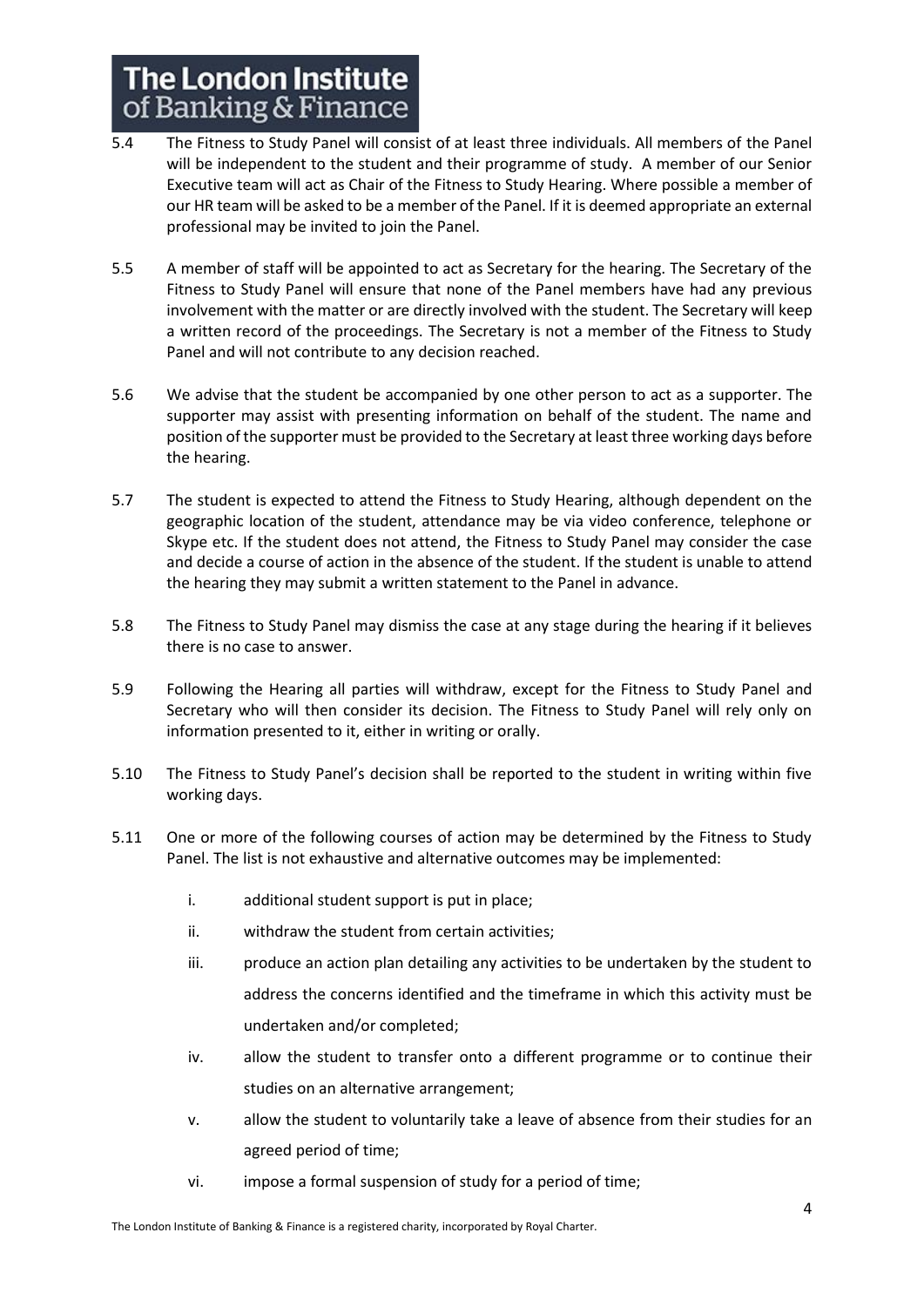vii. terminate the student's studies.

5.12 When determining a course of action consideration will be given to any unintended consequences that may arise in relation to timetabling of studies or programme availability.

# **6. Return to study**

- 6.1 When a student has taken a temporary leave of absence from their studies, either voluntarily or as a result of a decision by the Fitness to Study Panel, the procedure for returning should be made clear to the student at the start of their study break.
- 6.2 If a student wishes to return earlier than a previously agreed timescale they must put their request in writing and outline any changes in circumstances that justify an earlier return to study.
- 6.3 A Return to Study meeting is held when a student is due to return. The student will meet with the relevant Student Support team to discuss whether the student is fit to resume their studies.
- 6.4 The Return to Study meeting will consider whether any specific support is required to facilitate the students return. Where necessary an action plan will be drawn up to identify any specific activities that need to be undertaken upon the students return or any conditions imposed for the student's return.
- 6.5 The student may be asked to provide evidence that they are fit to return to their studies.
- 6.6 The ultimate decision as to whether a student will be permitted to return to their studies sits with the Associate Dean, Degree Programmes.
- 6.7 If a request to return is declined the student will be notified in writing of the reasons for the decision.

# **7. Appeals**

- 7.1 Whilst we endeavour to resolve fitness to study concerns in agreement with the student, students do have the right to appeal against any decision made or a course of action imposed. The appeal must be submitted to us in writing within 15 working days of the notification to the student of the decision.
- 7.2 The student may only appeal on the grounds that:
	- i. there is new evidence which the student could not have reasonably made available to the Fitness to Study Panel;
	- iii. the original hearing was not conducted in accordance with the procedure set out in this policy.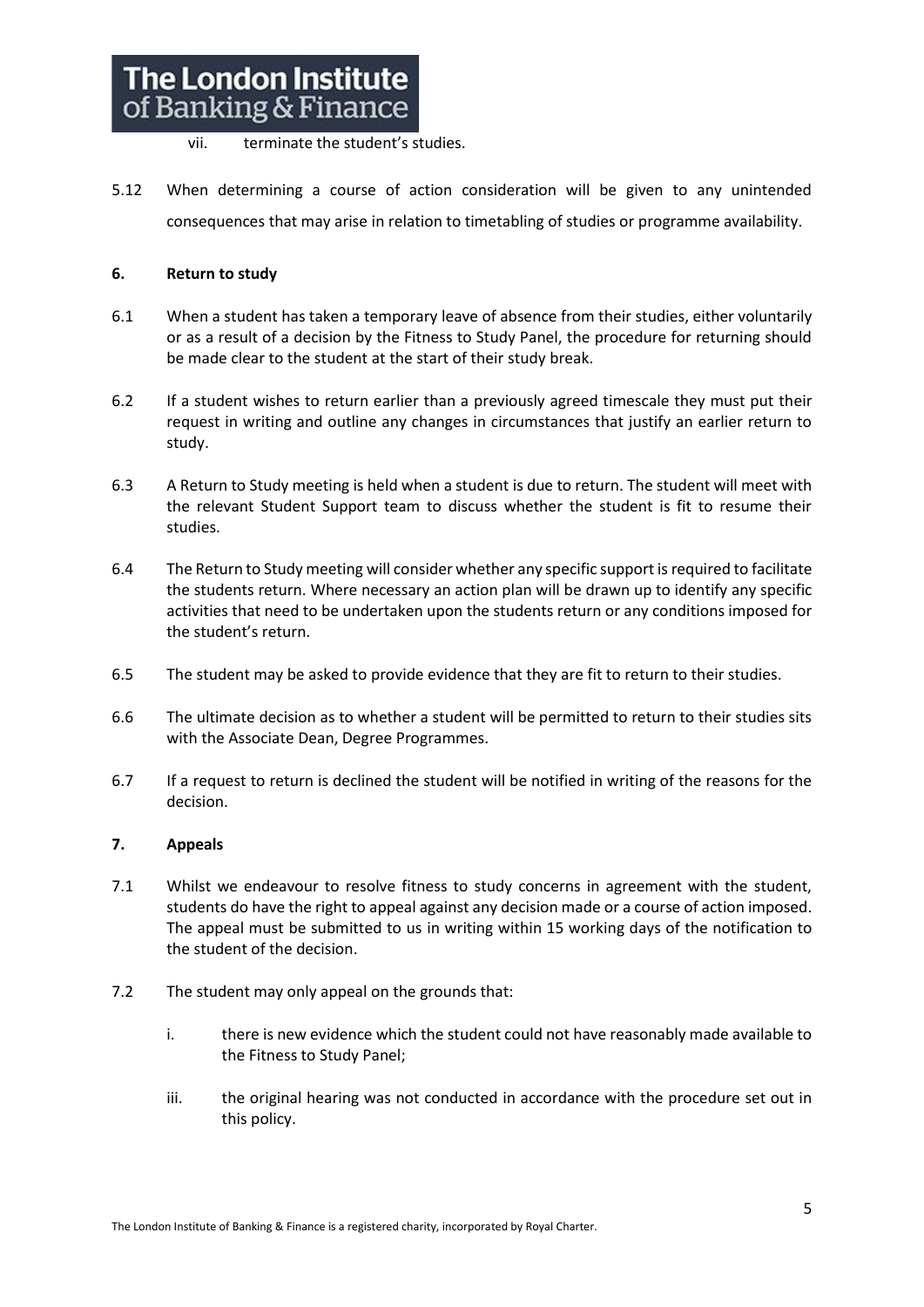- 7.3 The student must set out in writing the grounds on which the appeal is based and must include, if applicable, any new evidence which could not have been made available to the original Fitness to Study Panel and upon which the student intends to rely on.
- 7.4 The Secretary will appoint a Fitness to Study Appeal Panel to hear the appeal. A member of our Senior Executive Team who has not previously been involved in the case will Chair the Fitness to Study Appeal Panel and it will be made up of at least two other senior members of staff and representation from Academic Board. All members will be independent to the student and their case. In some cases, an external person may be a member. Members of the Fitness to Study Appeal Panel will be different to members of the original Fitness to Study Panel.
- 7.5 The student may attend the appeal hearing if they wish and will be given at least five working days written notice of the date and time of the appeal hearing. If the student does not choose to attend, the Fitness to Study Appeal Panel will consider and determine the appeal in the absence of the student. If the student wishes to attend, if required, it can be via video conference, telephone or Skype etc.
- 7.6 The procedure and principles to be followed at the appeal hearing will be similar to that of the Fitness to Study Panel.
- 7.7 The Fitness to Study Appeal Panel may endorse or overturn the finding against the student by the Fitness to Study Panel.
- 7.8 The student will be informed of the decision of the Fitness to Study Appeal Panel in writing within five working days, including the reasons for the decision. This communication will include a Completion of Procedures letter.
- 7.9 If the student is not satisfied with the decision of the Fitness to Study Appeal Panel, the student may have the right to escalate their case externally to the Office of the Independent Adjudicator (OIA). For further information, please see appendix A.

January 2022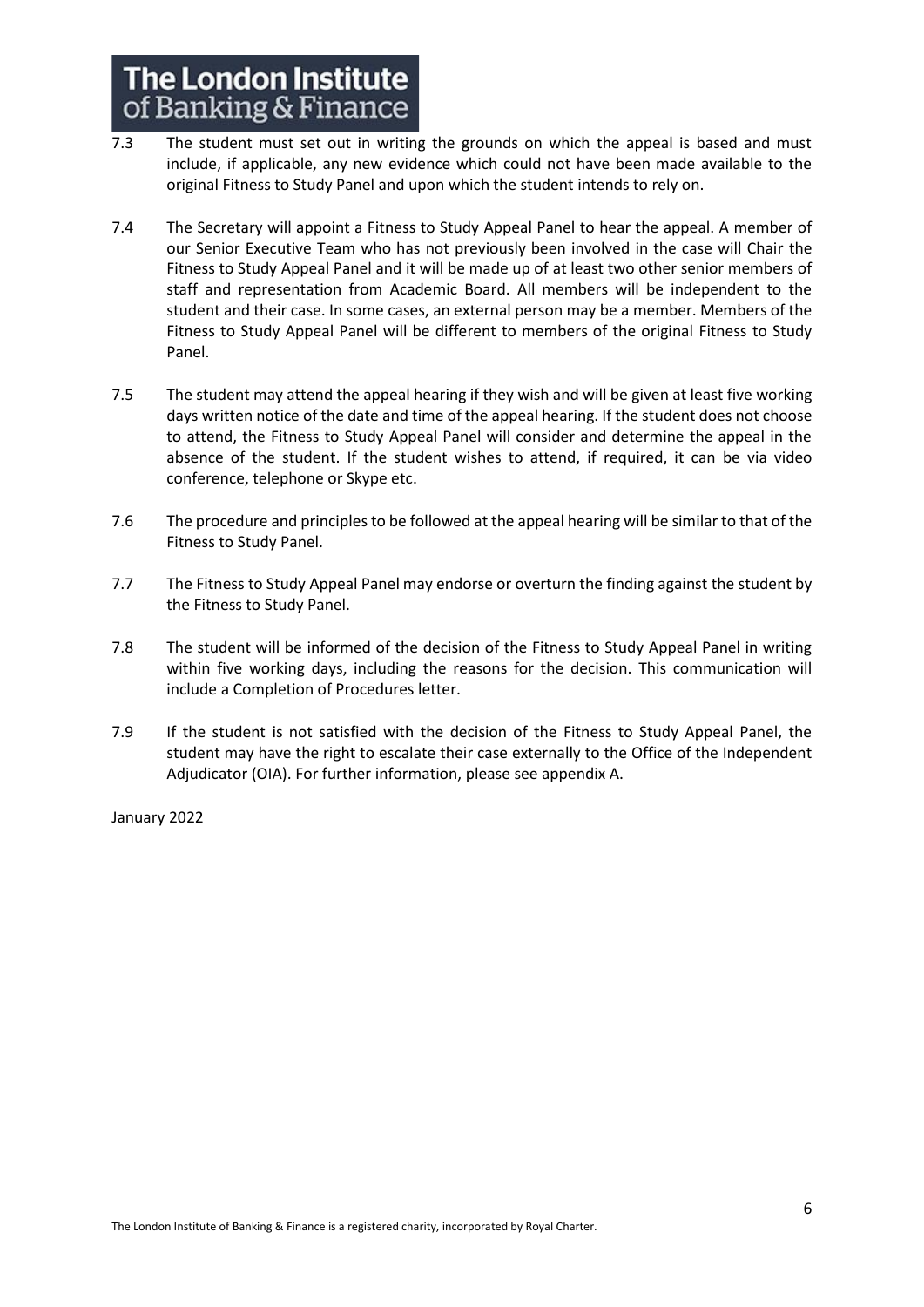#### **Appendix A: External referral**

You may be eligible to escalate your complaint or appeal to an external body if you believe that our internal processes have not been followed properly. At LIBF we offer a wide range of programmes and qualifications, so the steps which you will need to follow will depend on the programme of study that you are undertaking. The below is a list of the different routes that are available, but please check with us if you are unsure what you need to do and we will confirm which route is appropriate for you.

#### **Learners studying a Higher Education qualification**

If you are unhappy with the outcome of a decision we have made, you may be able to ask the Office of the Independent Adjudicator (OIA) to review your case. The OIA runs an independent scheme to review the internal processes of its member providers, and we are a member of this scheme You can find more information about making a complaint to the OIA, what it can and can't look at and what it can do to put things right if something has gone wrong here: [https://www.oiahe.org.uk/students.](https://www.oiahe.org.uk/students/) You will have a maximum of 12 months to escalate your case to the OIA.

You normally need to have completed our internal procedures, confirmed in our Code of Practice [Chapter 10: Complaints and Appeals,](https://www.libf.ac.uk/docs/default-source/about-us-docs/code-of-practice/chapter-10-complaints-and-appeals-(reviewed-july-2021-).pdf?sfvrsn=434268d_2) before you escalate your case to the OIA. We will send you a letter called a "Completion of Procedures Letter" when you have reached the end of our processes and there are no further steps you can take internally. If your case is not upheld, we will issue you with a Completion of Procedures Letter automatically. If your case is upheld or partly upheld you can ask for a Completion of Procedures Letter if you want one. You can find more information about Completion of Procedures Letters and when you should expect to receive on[e here.](https://www.oiahe.org.uk/providers/completion-of-procedures%20letters)

Those applying to study Higher Education qualifications with us may follow our internal processes, however, they will not have access to escalate their case, externally, to the OIA as they are not registered students

#### **Learners studying a Higher Education programme of learning**

Those who are on a programme of learning with us but are **not** undertaking a Higher Education qualification may follow our internal processes, however, they will not have access to escalate their case, externally, to the OIA. This includes Executive or Continuing Professional Development programmes.

#### **Apprentices**

If you remain dissatisfied with the outcome of your complaint or appeal following our internal Complaints and Appeal process, you may request that you are supplied with a Completion of Procedures letter, which you can use to support escalation of your case to the OIA (please see above), or to the **ESFA Complaints Team.** If you are unsure on who to escalate your case to, please speak to the Head of Apprenticeships. You will have a maximum of 12 months from the date of your completion of procedures letter to escalate your case to either the OIA or EFSA.